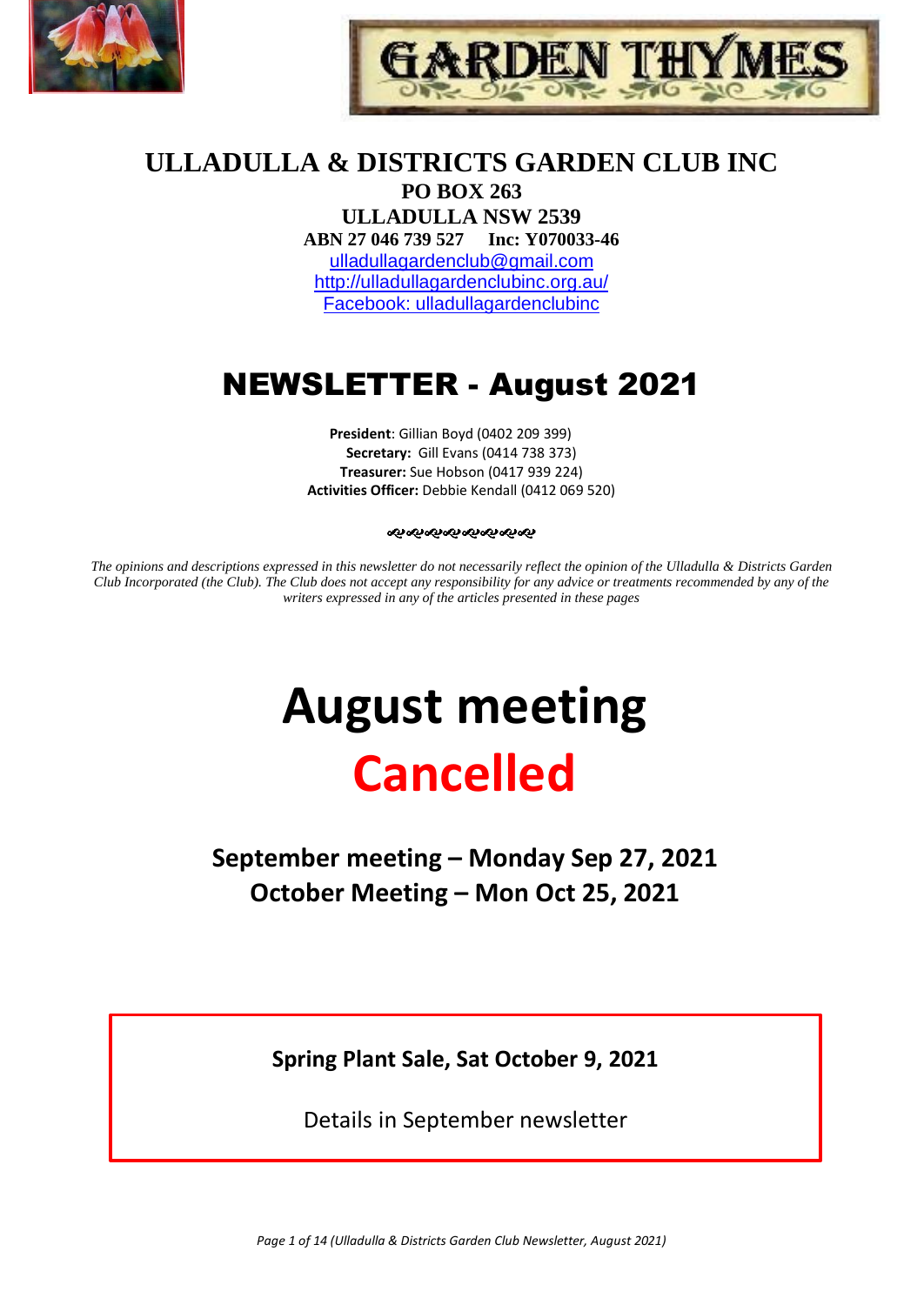#### **New Members**

Please welcome new member: **no new members**

જાજાજાજાજાજાજાજ

#### **Get Well Messages**

If you are aware of a member who is not well, or needs cheering up, **please let Sue McMahon know on 4455 2739**

#### જાજાજાજાજાજાજાજા

#### **Banking Information**

If you would prefer to pay electronically for membership or trips etc. you can - details as follows:

# **BSB 062-646 Account No 00900912**

#### **Please ensure you enter your surname and what the money is for in the description space i.e. Keegan, Fees**

#### ೲೲೲೲೲೲೲೲ

## **Contact Details**

If you have recently changed your address, telephone number or email address, please ensure that you let a committee member know. This will ensure that you will receive your newsletter via email if you have requested this. All personal details are kept strictly confidential.

#### જાજાજાજાજાજાજાજ

#### **Morning Tea**

**Please think about bringing your own mug for m/tea** – this not only helps with the environment but also keeps our costs to a minimum. A mug with a lid would work best, as this would alleviate spillage and a possible injury. If you do use a disposable cup, please make sure you put it in the bin before you leave. We have had a lot of spills while packing up when cups are left on the floor.

#### ઌ૰ઌઌઌઌઌઌઌઌ

#### **Insurance**

Please note that guests, (non-members), are not covered by the Club's Group Personal Accident Policy on coach trips, therefore, these are restricted to financial members only.

#### **Newsletter**

#### જાજાજાજાજાજાજાજા

Will be distributed to members via email each month. Until we meet in person, those members who do not have email will have their newsletters either posted or delivered.

#### જાગ્લેગ્લેગ્લેગ્લેગ્લેગ્લે*ગ*

# **Propagation Group – 3rd Tuesday of the month**

Next meeting – due to Covid, no meeting scheduled for August

#### ೲೲೲೲೲೲೲೲ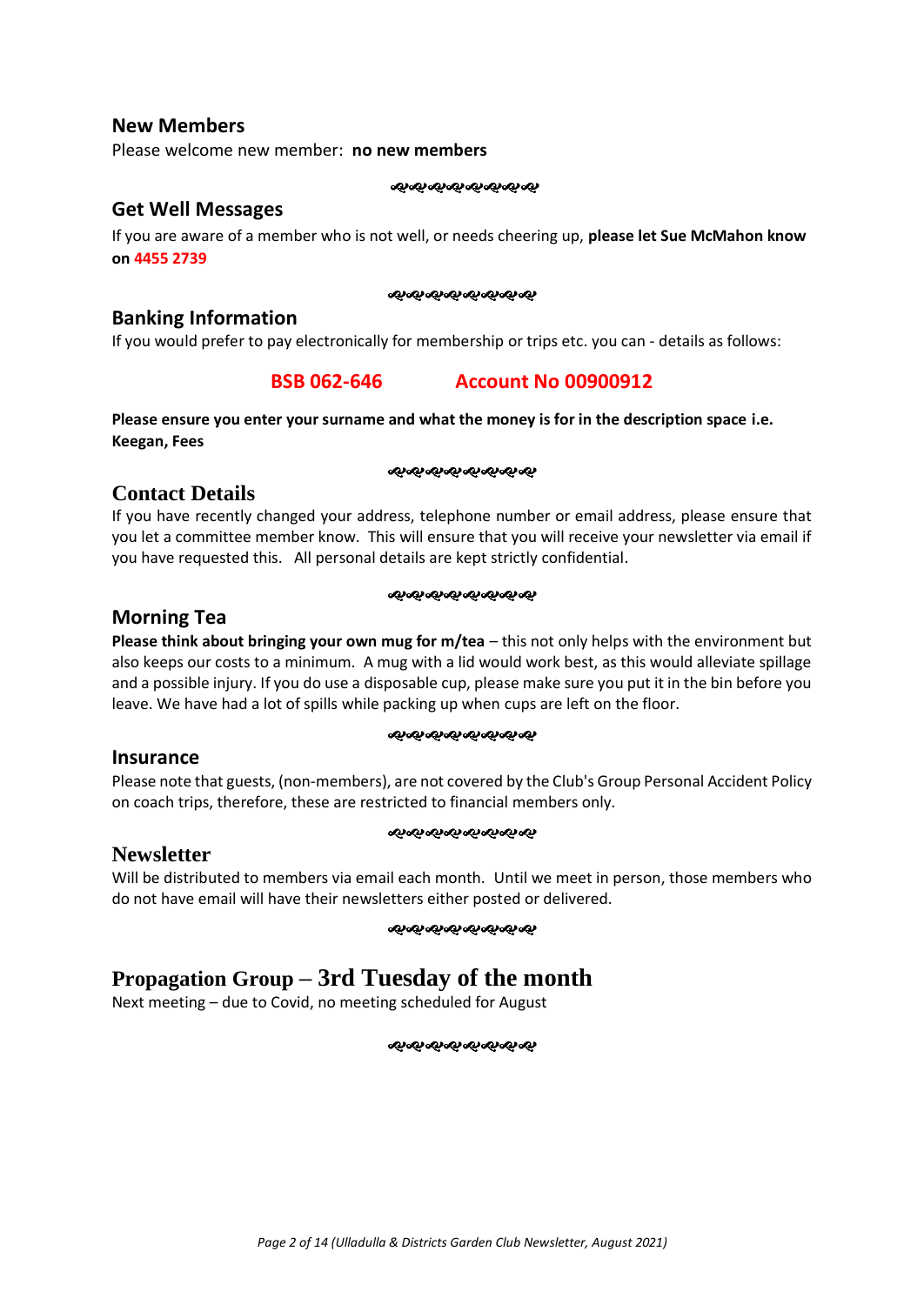# **President's Message**

As I write this message it is a beautiful Spring morning. I can see already that the plants in the garden are ready for Spring. Green shoots are emerging from bare branches and flower buds are emerging on the perennials. Unfortunately outbreaks of Covid are also appearing once again putting a stop to gatherings such as our Garden Club meetings. When you hear each day's Covid statistics, it is apparent that our meetings will be in doubt for a few months yet. Luckily, we have our gardens and our plants to keep us busy and engaged. We also have a community of gardeners who we can keep in contact with in small groups like our garden club's Propagation Group, and through our newsletter.

Last year we were able to send out a wonderful newsletter each month, full of personal garden stories and anecdotes as well as photos of the special plants in our gardens. I hope we can emulate the 2020 newsletters and fill our 2021 newsletters with these personal stories. So please send in your stories and photos to help us keep in touch and give us something to look forward to.

As you know, each year we award a Horticulture or Agriculture student at Ulladulla High School some money to assist and encourage them to complete their secondary schooling. The money is drawn from the Garden Club's Student Account that funded the student program initiated during the Garden Clubs of Australia convention that our club hosted in 2017. The award, the Val Tranter Achievement Award, commemorates the enthusiasm and energy that Val invested in organising the Convention and especially the innovative student program.

In 2020-2021, the Award went to two impressive young women, Emily Lynch and Breanna Rutherford. Breanna used her Award to pay for a school camp that focussed on environment issues and Emily used her award to help pay for a laptop to use in her studies now and in the future. I am very proud that our club has helped these two young women further their education. We had hoped that our awardees could attend a meeting and tell us about their year at school, but unfortunately Covid has intervened.

If you are running out of things to do in your garden in these less social times, you could take photos to enter in the various photo competitions that are around at present. These competitions include the Garden Clubs of Australia annual photo award and the Calendar competition. The closing date for digital or post card entries for the Garden Clubs of Australia Annual Photographic Award is 1 October 2021. The Garden Clubs of Australia competition for digital photos for the 2023 'Beautiful gardens of Australia' calendar must be sent by 15 February 2022. There are prizes to be won so have a think about submitting your best garden photos. There is no limit on where or when the photo was taken.

More information about these two competitions is on the Garden Clubs of Australia website at [www.gardenclubs.org.au.](http://www.gardenclubs.org.au/)

The Garden Clubs of Australia 2022 Australia 'Beautiful Gardens of Australia' calendar is now available. Information on how to get your calendar for 2022 is included in later pages of this newsletter.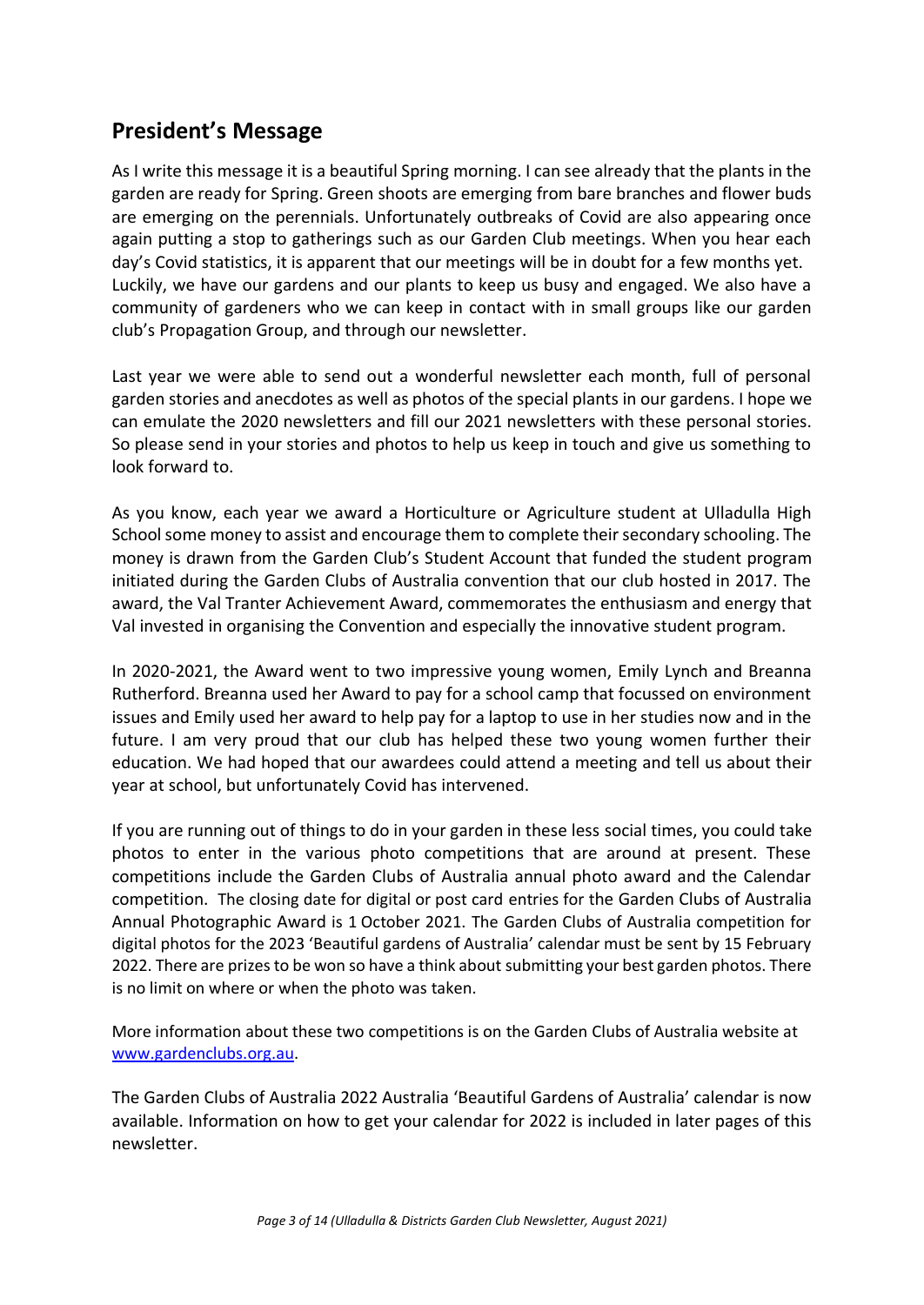And entries open shortly for a photo competition closer to home. The South Pacific Heathland Reserve is conducting a photo competition to showcase the beauty of the Reserve during Spring. Photos must be taken in the Reserve and submitted by 15 October. If you are not super confident about your nature photography skills or would like to learn more about this skill, there will be two photo workshops held in the Reserve in the lead up to the competition. There is more information about this competition and the workshops later in this newsletter.

I hope to see your stories and photos in next month's Garden Thymes and your photos shining through in these various competitions.

Happy safe and healthy gardening!

Gillian

**જ્જ્જ્જ્જ્જ્જ્જ્** 

# **Finance Report for July 2021**

| Funds held at CBA as at June 30, 2021 | \$27230.71 |
|---------------------------------------|------------|
| Bendigo Bank Term Deposit             | \$7249.24  |
| Income                                | \$2095.00  |
| Expenditure                           | \$250.60   |
| Cash Book balance as of June 30, 2021 | \$29075.11 |
| 'Student' account                     | \$2676.28  |

#### **If you have any questions regarding the above, please contact Sue Hobson**

ઌ૰ૡ૰ૡ૰ૡ૰ૡ



Thank you to Ruth Fucile for sending us this photo – the orchids are just stunning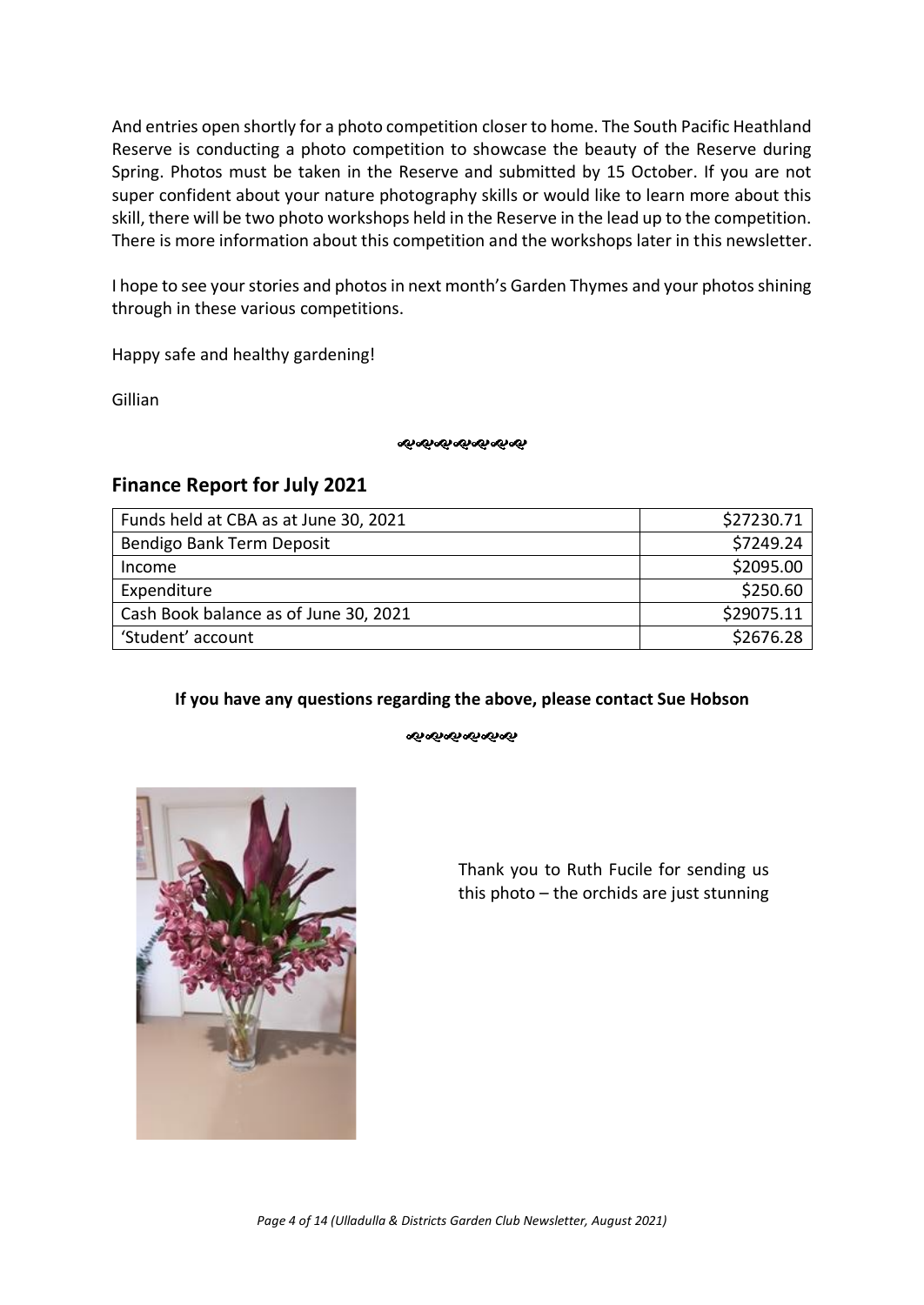# **ACTIVITIES - Debbie Kendall**

#### **Dear Members**

**With all the uncertainty of COVID restrictions it is looking very likely that our two coach trips will have to be postponed until next year (again). The Committee discussed this at our Committee Meeting held earlier this month and has agreed that, while cancellation is looking likely, for the sake of keeping plans in place we will hold off on a final decision until early September. As soon as a definite decision is made, members booked for the following trips will be notified. At the moment the Bowral Festival is still on, and Mayfield Gardens are still planning their Spring Festival but even if lockdowns and current restrictions ease in the coming weeks, Group Travel may still be a difficult task to undertake.** 

**22 September 2021, Wednesday:** Day Trip to Bowral Tulip Festival & Red Cow Farm, Sutton Forest.

\*\*\*\*\*\*\*\*\*

**Monday 11 Oct – Thursday 14 October: 4 days/3 nights trip featuring visit to Mayfield Gardens, Oberon**.

\*\*\*\*\*\*\*\*\*

**Save the Dates for the following Open Gardens/Events planned for later in the year (subject to COVID restrictions):**

**Open Gardens:**

**28 September 2021:** Judy Hamilton**,** Anker Avenue, Mollymook Beach **15 November 2021** (**Note change of date):** Elizabeth Stayt and Judy Thurecht, Bannister Head Road, Narrawallee.

**1 December 2021:** Rose Richardson, Seaspray Street, Narrawallee.

**Christmas Lunch: Tuesday, 15 December 2021,** Mollymook Golf Club

#### ન્ઠન્ઠન્ઠન્ઠન્ઠન્ઠન્

# **Would you like to be a Member in Focus at one of our meetings?**

We would love to hear from any member in our club who can share their journey with us  $-$  it doesn't have to be garden related, or it can just be some photos that you can share with us  $$ it is up to you.

You could be a new member or a long-standing member whose garden has evolved significantly since they last presented. Don't be shy as we can assist with your presentation.

If you are interested in sharing your knowledge and experiences with the club, please contact Colleen Ringe.

#### જાજાજાજાજાજાજ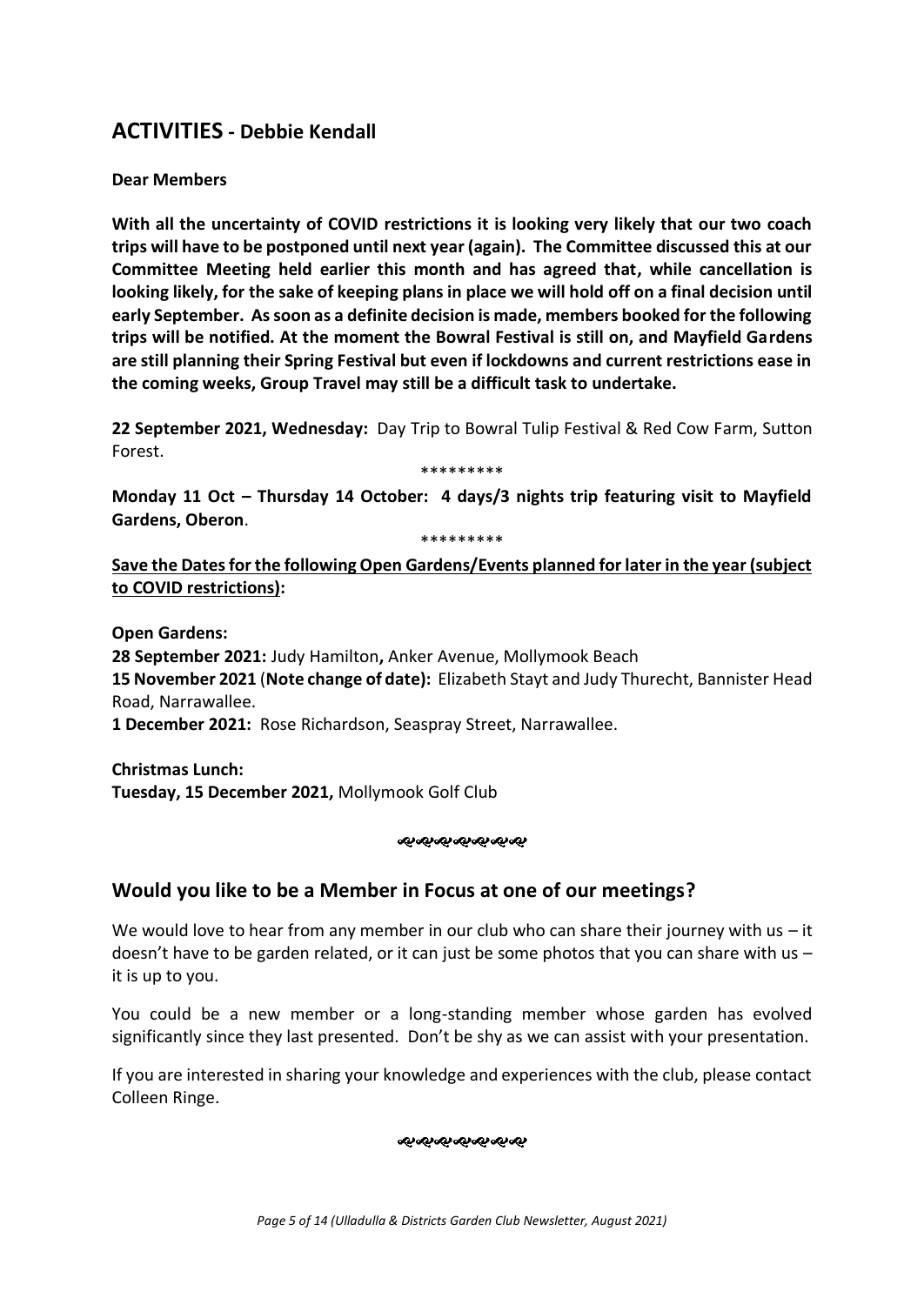# **Some Really Interesting Facts About Birds – Daryl Bishop**

#### **Fairy Wrens**

We probably all know that fairy wrens, although being great parents, are not monogamous! Both males and females "stray" but do it discreetly and do not allow this to interfere with their family duties. When the male strays, it is called 'jurgling'; sometimes he may go into a neighbour's territory if a female from that group takes his fancy. If he carries a flower petal in his beak

when invading the neighbour's territory on his love tryst, the resident males do not chase him away. DNA tests have proved that female fairy wrens often succumb to the wiles of 'jurgling' strangers bearing flower petal gifts.

#### **Fan Tails**

Fantails are overactive tame little birds whose long tails are constantly flirted and fanned. The Willy Wagtail belongs to this family. The birds are well known in suburban parks and gardens. They have broad based pointed bills; some of the fantail family take insects exclusively direct from foliage, others only catch them in flight.



#### **Songbirds**

I am writing this piece sitting at a table on my deck. A magpie is sitting on the chair next to me just 'hanging out' and filling in his time by singing. He does this with his beak closed. The song is long and intricate, sometimes soft. I watched and could see muscles in this throat/neck moving as he sang so; I did some research. Apparently, the song is produced by air passing membranes stretching across voice boxes; the pitch of the notes is controlled by muscles which adjust the tautness of the membranes. All this while keeping the mouth closed and only breathing through his nostrils!



#### **Kookaburras**

Young kookaburras stay with their parents/group for four or more years. They are expected to help with family duties, and it is thought that they contribute up to 30% of egg incubation time and provide up to 60% of food for new chicks. The older youngsters  $(2^{nd}$  year onwards) take responsibility for training

and general up-bringing of chicks which have left the nest. They take their duties very seriously and can become quite possessive of their charges.

I once had a visiting group which came in each morning, sat on the deck rails, and expected to be hand-fed. This was pure routine – everybody (including me) knew what was expected. The only problem, at one stage, was a 3yr old and his six-month-old charge. The chick felt he was old enough to go it alone. The 'minder' wouldn't allow this and kept trying to feed the youngster himself, not allowing him direct contact with me. The chick was getting more and



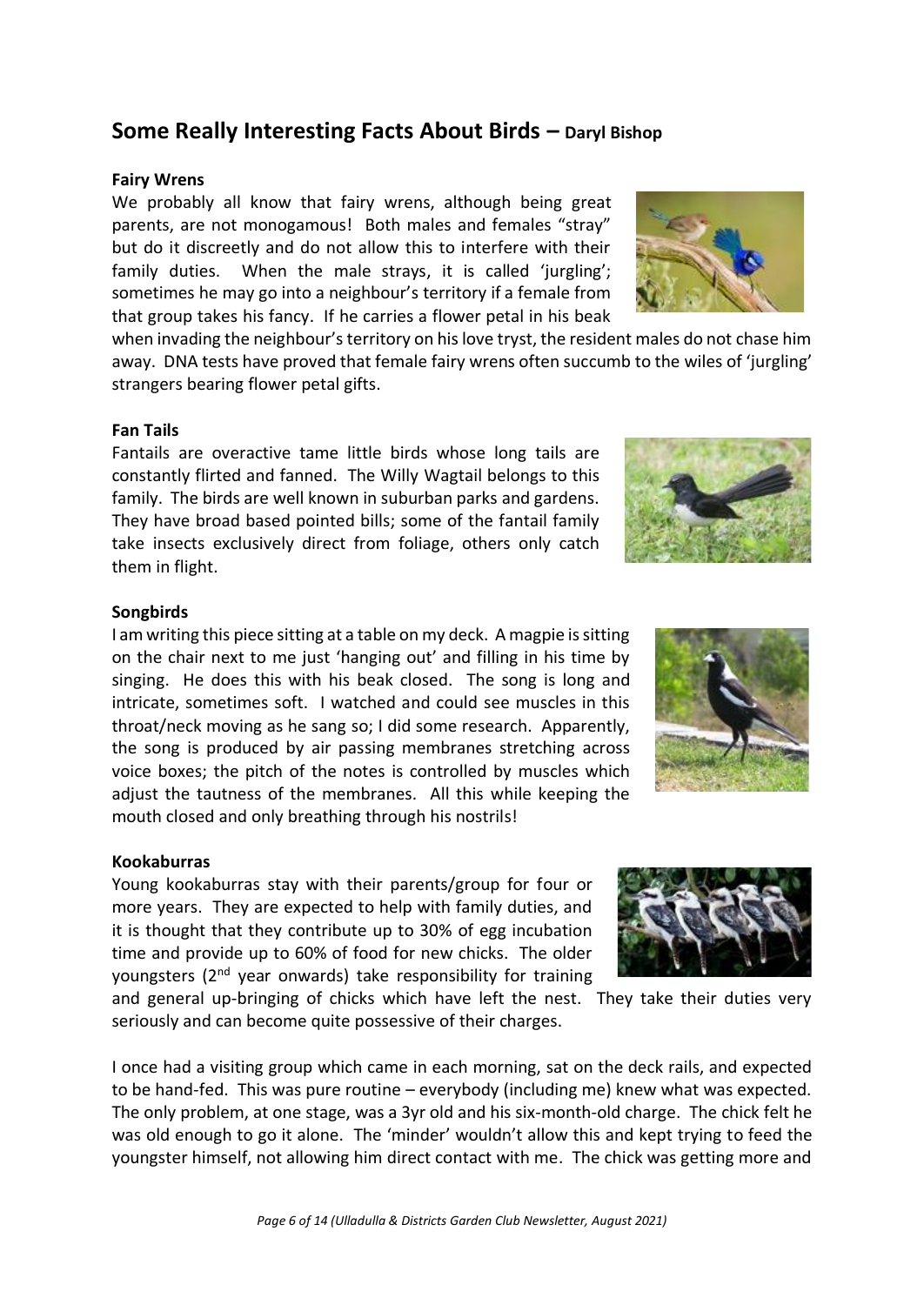more frustrated; the 3yr old more and more upset. The older members of the family finally separated them, and things calmed down.

About a year ago (following the fires) the whole group just disappeared. Eventually, a couple of months ago, four of them came back – two 'minders' and two young ones (now not so young). They are gradually regaining their confidence and settling down to routine. I have no idea what happened to the rest of the clan.

#### **Owls**

An owl can turn its head 180 degrees without moving its body and can see what is happening behind it. Its eyes are fitted in their sockets, the bird must turn its head to focus on objects.

In dim light, a barn owl's sight is 3 times better than a human. It depends on hearing rather than sight to hunt. The disk of feathers surrounding an owl's face directs sound towards the ear openings; an owl can catch a mouse in total darkness, tracking by sound alone.



A little-known fact is that they can swivel their outer toes sideways and backwards to help catch/hold their prey – one of the reasons that they seldom miss.

Their flight is almost totally silent because of the softness of their feathers.

#### **Doves/Pigeons**

Australia has 22 species of native doves and pigeons. The name 'dove' is usually applied to a small pigeon.

Both male and female doves/pigeons feed their chicks (called squabs) on pigeons' milk which is made in the crops. It looks like cream cheese and is very nutritious.

#### **Parrots and Owls**

These are the only birds which do not have wishbones.

#### ઌ૰ઌ૰ઌ૰ઌ૰ઌ૰ઌ

#### **Sad News**

It is with regret that we announce that the following past members passed away recently:

| Les Spry     | wife Rhonda, lifetime member and previous President |
|--------------|-----------------------------------------------------|
| John Moon    | wife Trish, lifetime member and previous President  |
| Arlie Martin | recent member                                       |

Our thoughts are with their families at this sad time.

#### ઌ૰ઌ૰ઌ૰ઌ૰ઌ૰ઌ

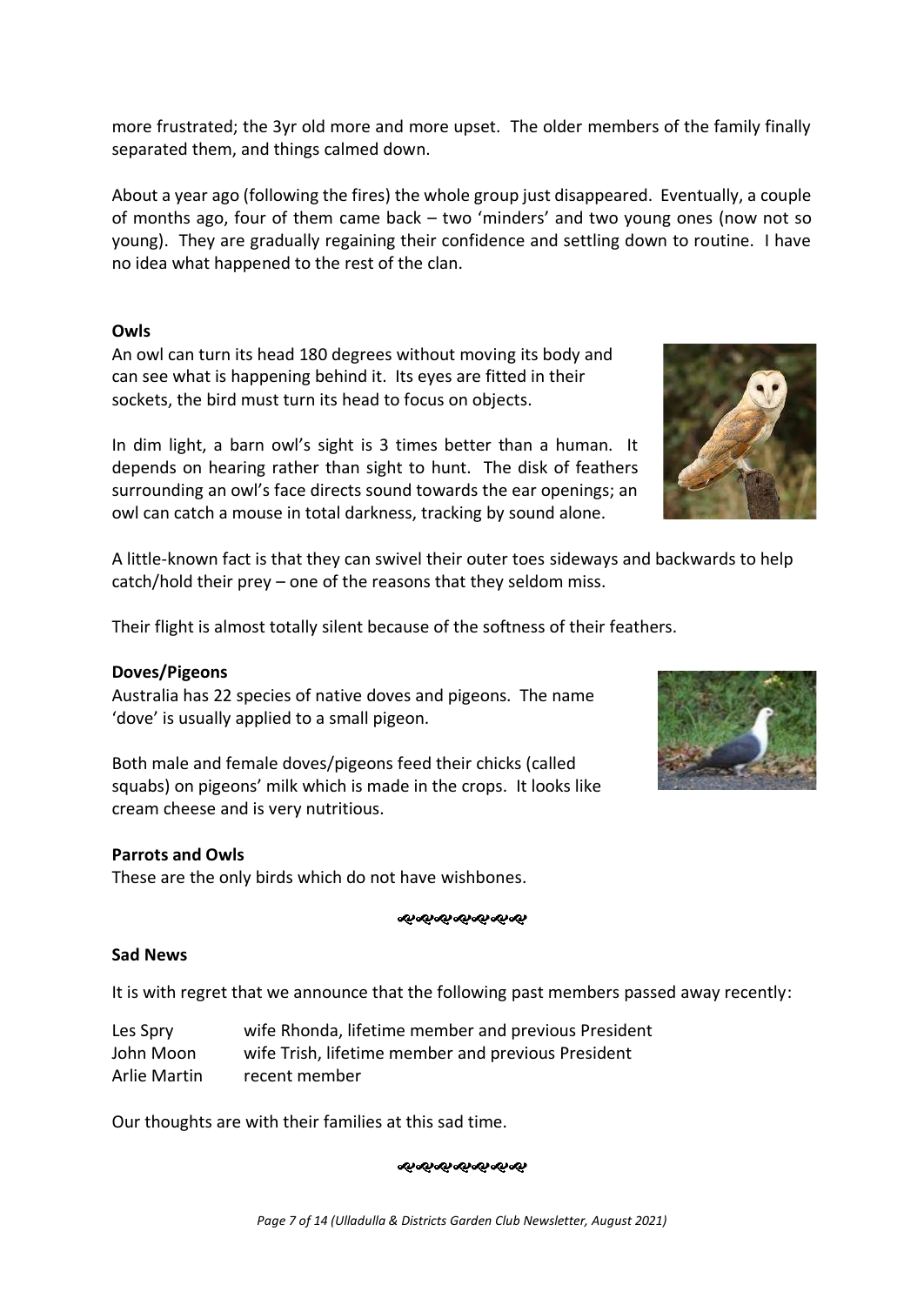#### **Do you have a local bit of bushland that you love to visit and explore?**

Much of our local bushland is under threat of development. We need houses. Our population all over Australia is continually increasing and people need somewhere to live. However, if every bit of bushland near settled townships is developed, we lose our birds, our insects, our animals, and the plants they live on or in. We also lose forever, a peaceful scrap of bush that we can walk through and enjoy the natural world. More worryingly, the birds, the animals, the insects lose their homes, and many species will disappear forever.

A local slice of bushland that I really enjoy is Garrads Reserve in Narrawallee. Garrads Reserve has changed rapidly over the last year or so with new houses abutting the southern boundary. It has had quite a dramatic impact on the Reserve.

On the edge of this development a 12-hectare block of bush adjoining the Reserve is for sale. The land was originally zoned for environmental protection but part of it has since been approved for subdivision into 45 dwelling blocks. Shoalhaven City Council, the Minister for the Environment, National Parks and Wildlife Service and the NSW Biodiversity Trust have all

acknowledged that the land has significant environmental value, and the preference is that it is protected in perpetuity. The Shoalhaven City Council is supporting the purchase of the land and has pledged to contribute up to \$500,000 to the purchase. The Council has asked the State Government to partner with them to purchase the land.

However, the wheels of Government turn slowly and although the commitment to purchase the land is there, the money is not. Meanwhile a private buyer who is likely to develop the land, has made an offer to the owner. It is vital that the Government comes up with the money now or the land will be lost forever.



The Narrawallee community wants this land saved from development and added to Garrads Reserve for everyone to enjoy into the future. If you would like to support the Narrawallee community, please write to Minister Matt Kean or our local NSW Government Member for South Coast, Shelley Hancock, urging a speedy decision on releasing funds to purchase this environmentally valuable land.

Emails urging the release of funding to purchase the land can be sent to: The Hon. Matt Kean, Minister for the Environment at: [office@kean.minister.nsw.gov.au;](mailto:office@kean.minister.nsw.gov.au) and/or,

The Hon. Shelley Hancock, Member for the South Coast at: southcoast@parliament.nsw.gov.au

Hopefully together we can make this happen.

Gillian Boyd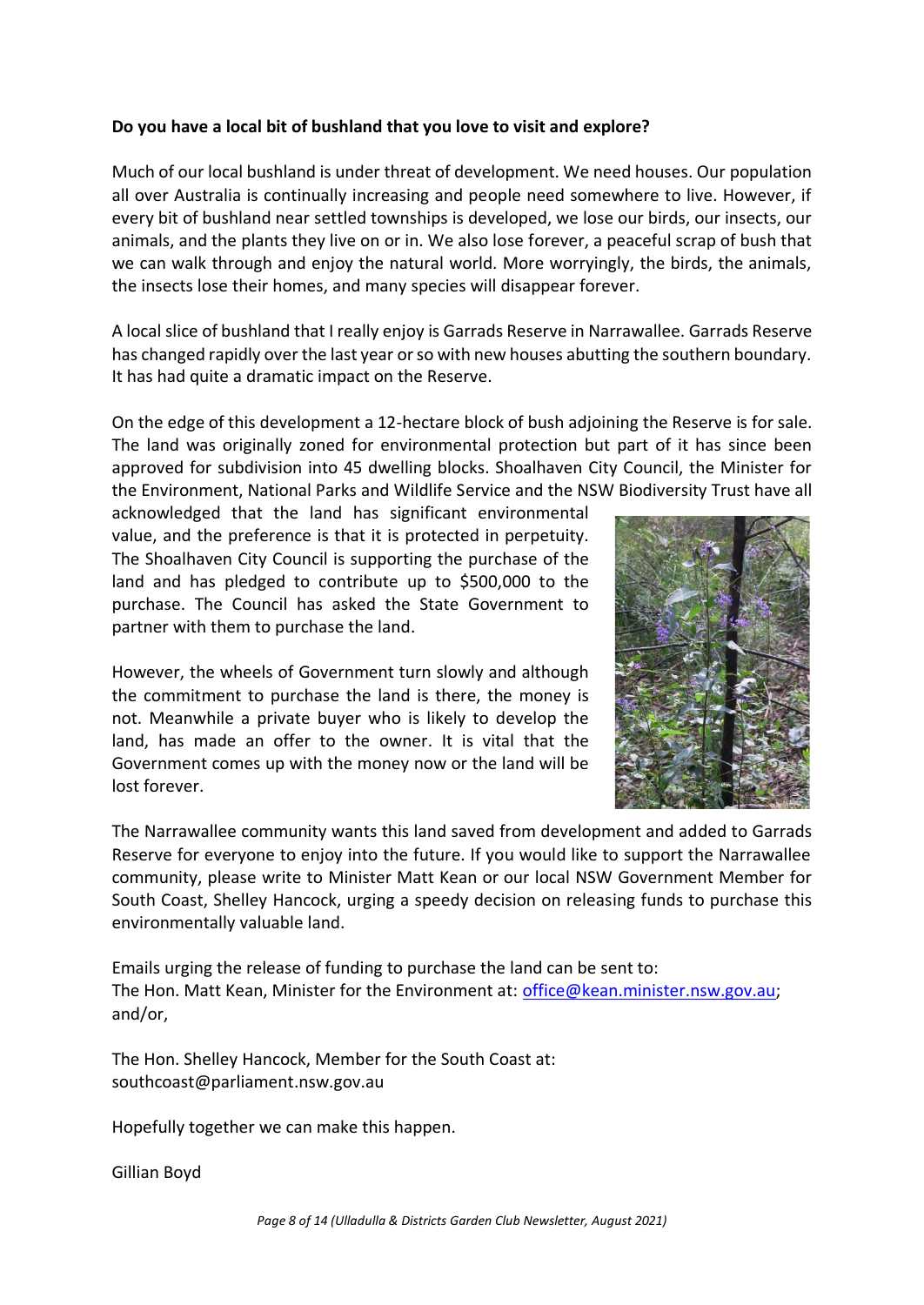# **Spring Photographic Competition 20 21 South Pacific Heathland Reserve**

# **Free Entry**

**Enter between 1 September & 15 October Winners announced 27 & 28 November Entries on Public Exhibition Dunn Lewis Centre on 27 & 28 November**

# **3 Entra nt Categories**

- **Experienced Photographer**
- **Casual**
- **Junior-12 Years and Under**

# **3 Subject Categories**

- **Macro Closeup**
- **Life Form - bird, animal, plant, insect**
- **Landscape**

# **Conditions of Entry**

**Photos must have been taken in the Reserve**

**Showcase your photographic skills, capturing the beauty of the South Pacific Heathland Reserve, by entering up to two images taken in this unique reserve in Ulladulla**

- **Entries submitted by email between 1 September - 15 October 2021**
- **Limit of 2 photos per person**
- **Photos must be: in JPEG format; file size 1 MB - 5 MB; photo size 2480 x 3508 pixels or 300dpi.**
- **Email entries to southpacificheathlandreserve@gmail.com including name; entrant & subject category; title of the photos & email address (Enter between 1 September & 15 October)**
- **By entering you agree to these conditions of entry**
- **Photos selected for display will be printed & laminated to standard exhibition size and exhibited at the Dunn Lewis Centre on 27 & 28 November**
- **Entrants agree for their laminated photo to be exhibited**
- **Entrants acknowledge the right of the South Pacific Heathland Reserve Land Managers to use the photographs selected for display for non-commercial purposes only such as display and promotion of the Reserve via Facebook, YouTube and publicity outlets**
- **Prizes - An overall first prize & runner up prize awarded**
- **Prizes & Certificates awarded for category & theme winners & runners up**
- **Photos can be collected in the Reserve in late January on dates to be notified.**  $\bullet$



#### **South Pacific Heathland Reserve Crown Land Reserve**



# hoalhaven City Council

Community Wellbeing Grant

**Workshops will be held in the Reserve for beginners to learn more about nature photography. Sessions held at 10.30 on 11 and 18 September in the Reserve. Places limited so register at**

**southpacificheathlandreserve @gmail.com.**

*Page 9 of 14 (Ulladulla & Districts Garden Club Newsletter, August 2021)*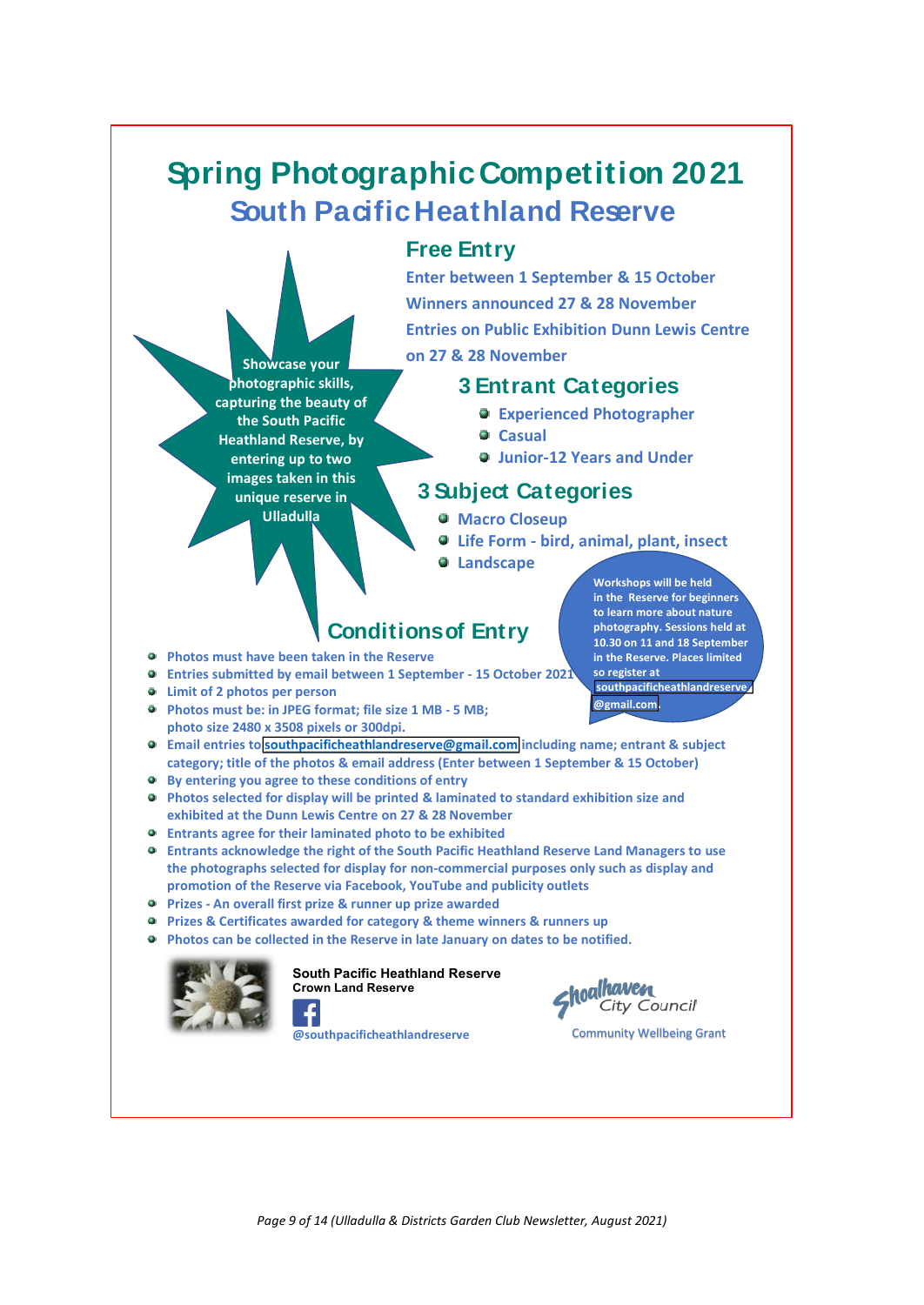

### **South Pacific Heathland Spring Photo Competition**

Many of you know the South Pacific Heathland Reserve very well but for others it may be a bit out of the way and a bit of a mystery. It is well worth getting to know, especially in Spring when the flannel flowers flank the pathways, and the brilliant red of the waratahs can be spotted in the bush. The glossy black cockatoos and sea eagles are regular visitors as well as many smaller birds that can be spied in the underbrush.

The Heathland Reserve is Crown Land and is managed by a group of community volunteers with the grandiose title of Land Managers. This year the Land Managers successfully applied for a grant to launch a Spring Photographic Competition. The competition aims to attract more people to the Reserve and to share its beauty with the community at large.

Entries for the Competition must be taken in the Reserve. Detailed information about the conditions of entry are on the flyer on the previous page.

If you would like to enter the competition but are not super confident in your nature photography skills, there will be a couple of nature photography workshops held in the Reserve on Saturday 11 and Saturday 18 September at 10.30 at the Dowling Street entry to the Reserve. You can bring your smartphone or camera. Two experienced nature photographers will lead you on a walk through the Reserve and provide hints and guidance as to getting the best photo possible of the flowers, insects, and birds that you encounter.

Participation in these workshops is limited and Covid rules apply, so please register your interest as soon as you can by contacting [southpacificheathlandreserve@gmail.com.](mailto:southpacificheathlandreserve@gmail.com)

Hopefully we can all see your photos displayed at the public exhibition at the Dunn Lewis Centre in November.



#### જાજાજાજાજાજાજાજા

Thank you to Debbie Kendall for sending in these beautiful photos: Children's Rose and Camellias, both from her garden.

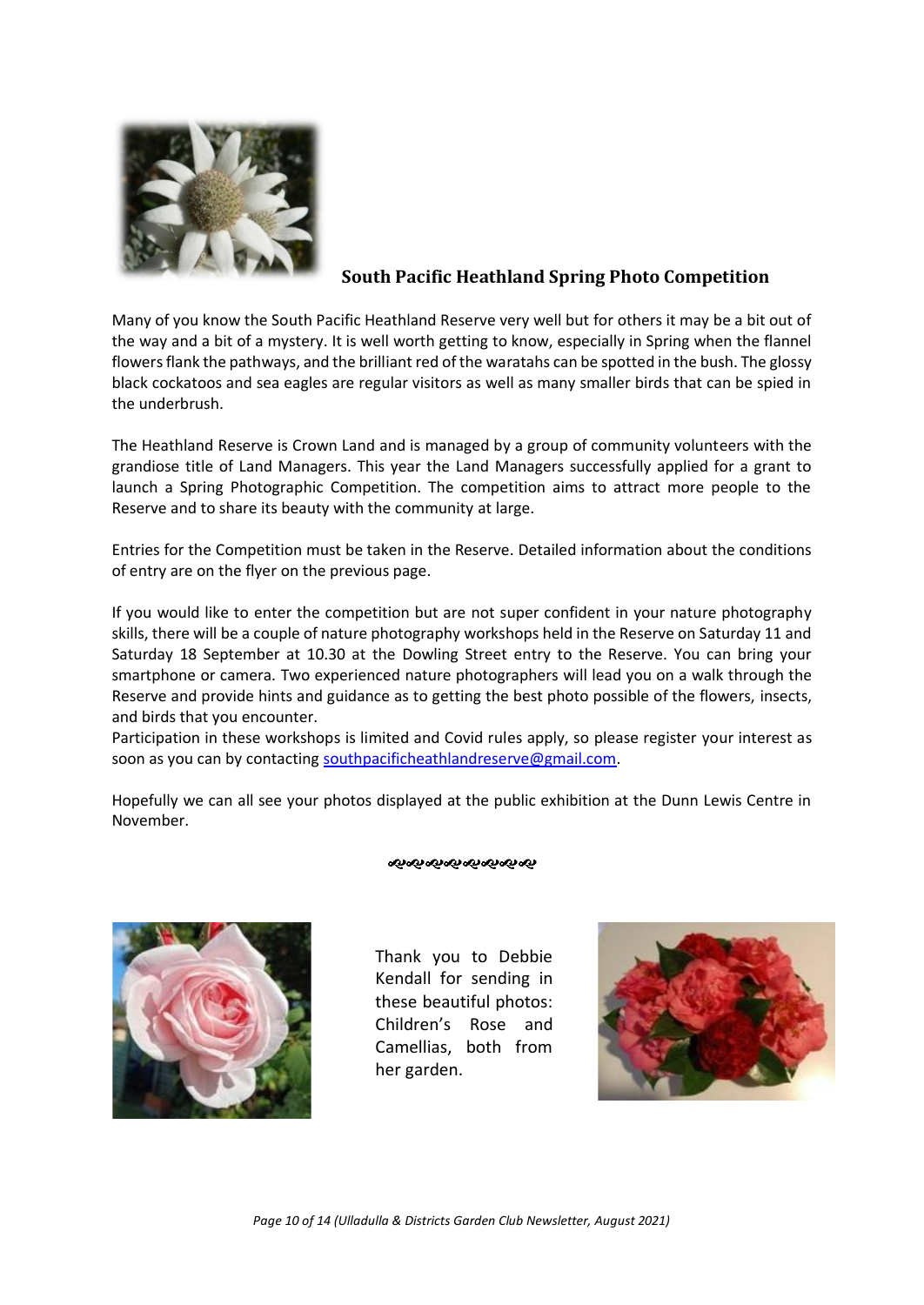# **Wonders will never cease – thank you Elvina James**

We had a total of 16 people for our walk in the Wildflower Reserve on August  $1<sup>st</sup>$ . The walk was enjoyable with plenty of flowers to see, even a waratah bud or 2. Sorry you missed it  $$ make an effort to attend the next one on Wed September 1<sup>st</sup> at 10:00am, you won't be disappointed.

Why should we celebrate Wattle Day? Wattle is our national flower emblem, and the bright yellow colours light up the bush. *Acacia pycnantha* is the species which was chosen as our emblem. Unfortunately, it doesn't grow in our area as it prefers the drier inland areas. There are plenty that grow in our area, and you can always grow your own. There are approximately 1000 species growing in Australia. About 350 extra species are growing in other



countries (Africa and Europe). Some species have little balls of fluff and others have little rods of fluff. They are a very interesting family of plants. Even the seed boxes vary from species to species. I have thought of an interesting project for those people who have more land than the average house block – try planting a species that will flower in each month of the year.

Still on acacias but a different outlook. Forests of *Acacia mangens* have been established in the Tiwi Islands (off NT). The first harvest was to have been turned into wood chips – I hope it was successful.

**Birthday Flowers for September**: Brown boronia, Boronia, Daffodil or Jonquil

Those born in September are devoted, composed, passionate and very imaginative.

September was the  $7<sup>th</sup>$  month of the Roman calendar but the ninth month according to our reckoning. The Anglo-Saxons called it 'gerst' month – barley month.

Friendship is caring and sharing and being there for each other.

Important Dates for September:

- $1<sup>st</sup>$ National Wattle Day
	- Walk in the Wildflower Reserve 10:00am
- $3<sup>rd</sup>$ National Flag Day
- $5<sup>th</sup>$ Father's Day
- $7<sup>th</sup>$ National Threatened Species Day
- **gth RU OK Day**
- 21<sup>st</sup> International Day of Peace
- 23<sup>rd</sup> Spring Equinox
- 30<sup>th</sup> World Maritime Day

September is bio-diversity month. What can we do for making our area a better place for all humans, animals, plants etc.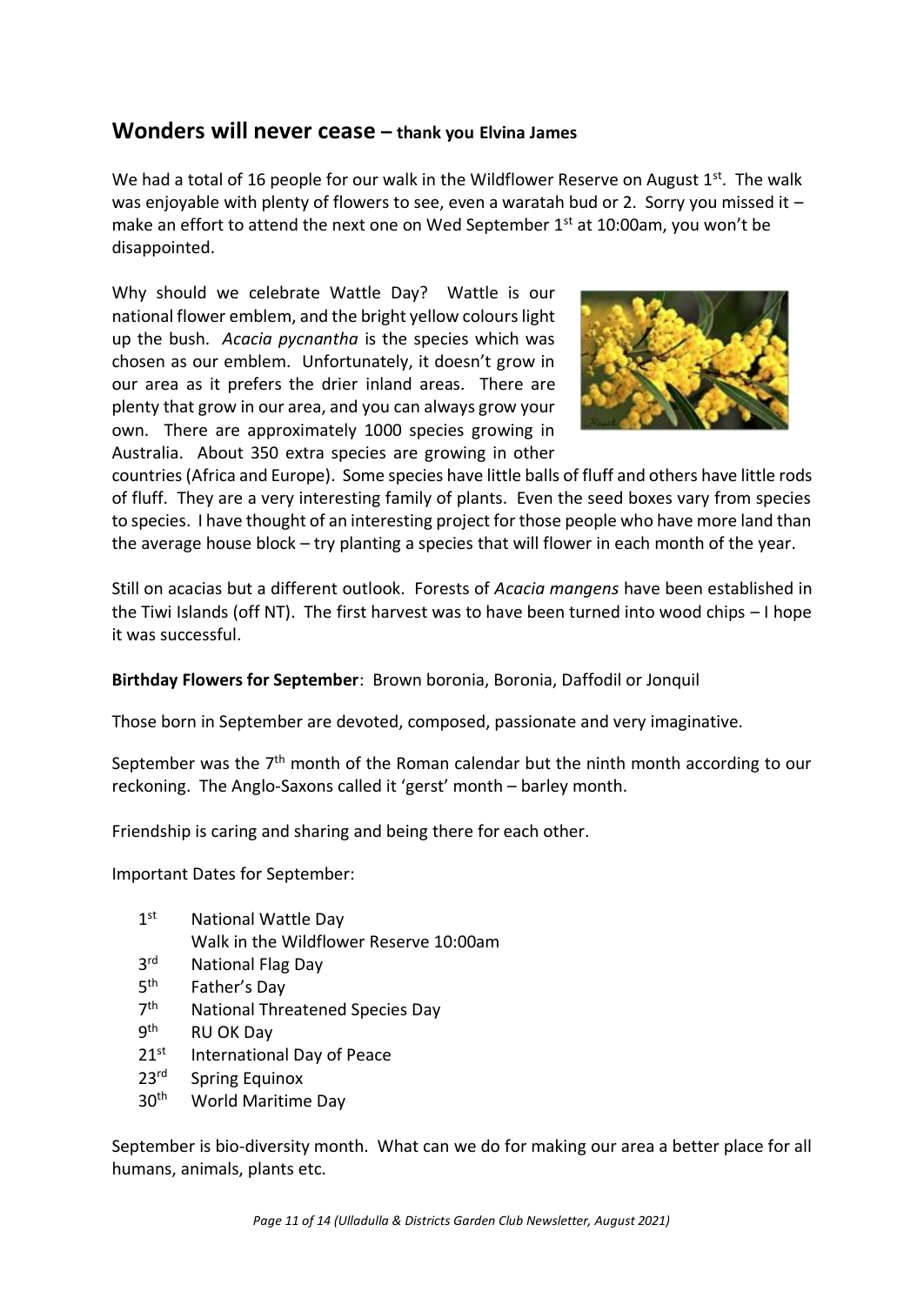Whales – they are out there and will soon be heading back to Antarctica. If you have time, you can't go too far these days but why not visit some of our vantage points and see if you can spot a whale. The whales have no lock downs and no restrictions on travel.

Several years ago, I was given a piece of plant material about 15cm (6 inches) long. It was placed in a pot and had a varied existence. When I came back from Kempsey at the end of June, it was looking a little sad. With regular watering, I soon noticed some buds (I had never seen buds or flowers on these plants before), now it is doing much better.

#### **Trivia:**

A group of twelve or more cows is called a 'flink' An albatross can sleep while it flies.

Enjoy your garden.

જાજાજાજાજાજાજાજા

# **Shirley Smith Award 2021**

We have received a tip this month, so here it is

To remove leaves from between shrubs, use a children's sized rake, available from Bunnings of course.



# **The Competition for the September meeting is Orchids**

# **Competitions for 2021**

**October** Roses **November** Symphony in White

જાજાજાજાજાજાજાજા

# **Are you looking for volunteering opportunities?**

The Sarah Claydon Charity shop, located in Milton, is looking for additional volunteers to help - only 3 hours/month (morning or afternoon shift) is required.

Please contact Ann Keegan on 0417 690 620 or Maree Nolan on 0429 499 388 to discuss.

ઌ૰ઌ૰ઌ૰ઌ૰ઌ૰ઌ૰ઌ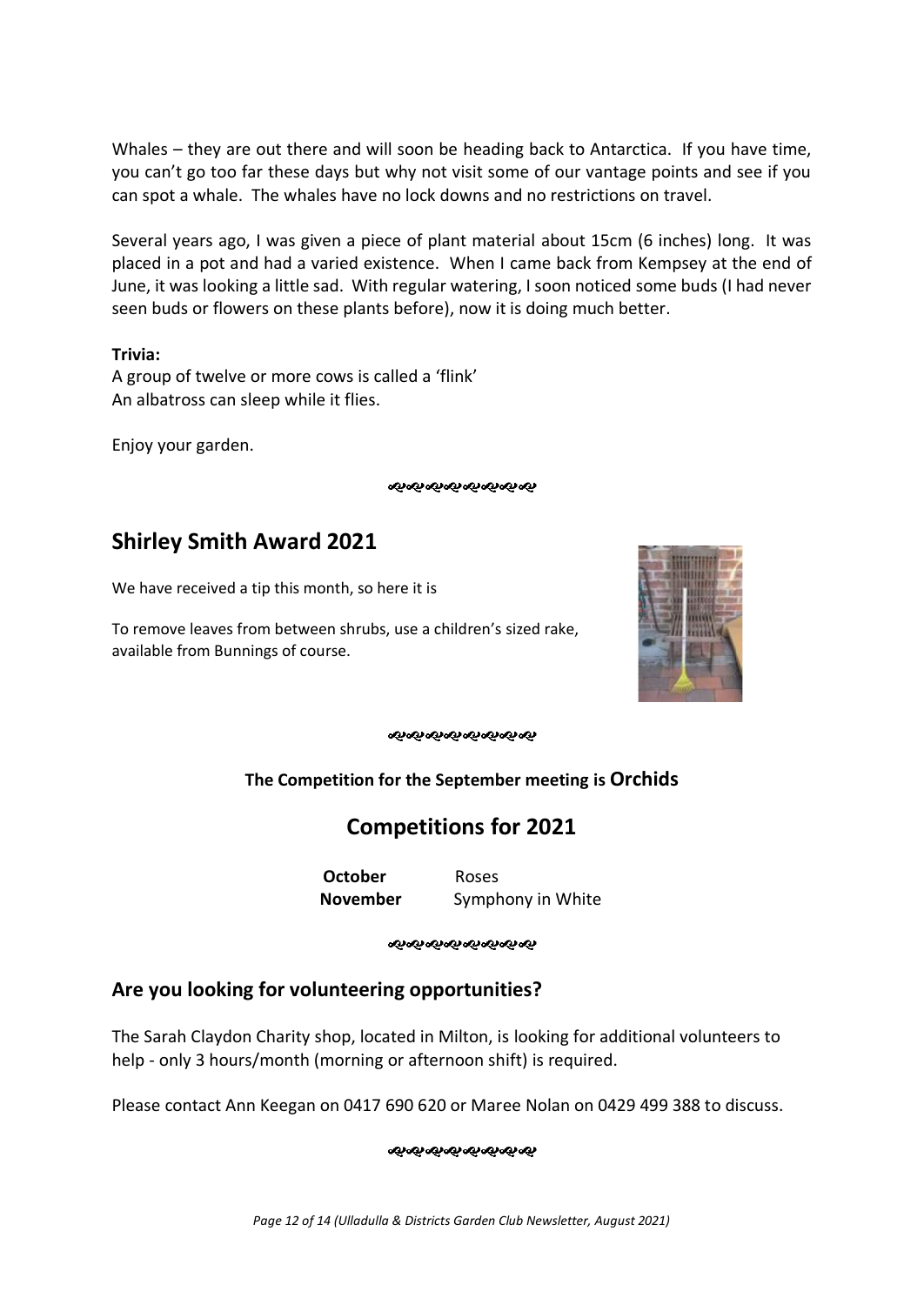# **Garden Clubs of Australia Calendar**

The Garden Clubs of Australia Inc. (GCA), in conjunction with Bartel Calendars, are pleased to present the normal full size 2022 annual pictorial Calendar featuring a wonderful variety of Australian gardens taken by affiliate members.

The Calendar includes the Wall Planner to record all important dates. It's a perfect gift for friends and family – especially for those living overseas.

#### **Bartel are offering the more streamlined ON-LINE ordering service at**

**bartelcalendarsldc.com.au/gardenclub with an automatic email confirmation of the order (& payment) for each order – regardless of how you pay (credit card or cheque).** 

People choosing to pay by credit card will use the secure on-line checkout process. Those choosing to pay by cheque will still use the same on-line process and select 'offline payment' - then post the cheque to Bartel who will easily match the order to the payment.

**For those members who do not have access to a computer and would like to purchase the calendar, please contact Debbie Kendall on 0412 069 520 by September 14 and she will place a bulk order Cost is \$10.00 each.**

ઌ૰ઌ૰ઌ૰ઌ૰ઌ૰ઌ૰ઌ

#### **Paid Advertisement**

Tony Karacsonyi, of Narrawallee, is now offering his gardening services to Garden Club members. Tony is already maintaining several gardens in Mollymook and Milton, and is skilled in weeding, planting, pruning, mulching and creating gardens. He has worked as a planter/bush regenerator, for the past 9 years for Shoalhaven City Council and the NPWS. He has Certificates 1, 2 and Part 3 in Horticulture from Ulladulla TAFE, and Chemical Certificate from North Sydney TAFE. Some members will know Tony and his wife Elizabeth, from the Milton/Ulladulla Orchid Society Shows, so if you have orchids that need re-potting, he can do that too.



#### **Call Tony on Tel; 0476 938 415 or AH; 4455 4552**